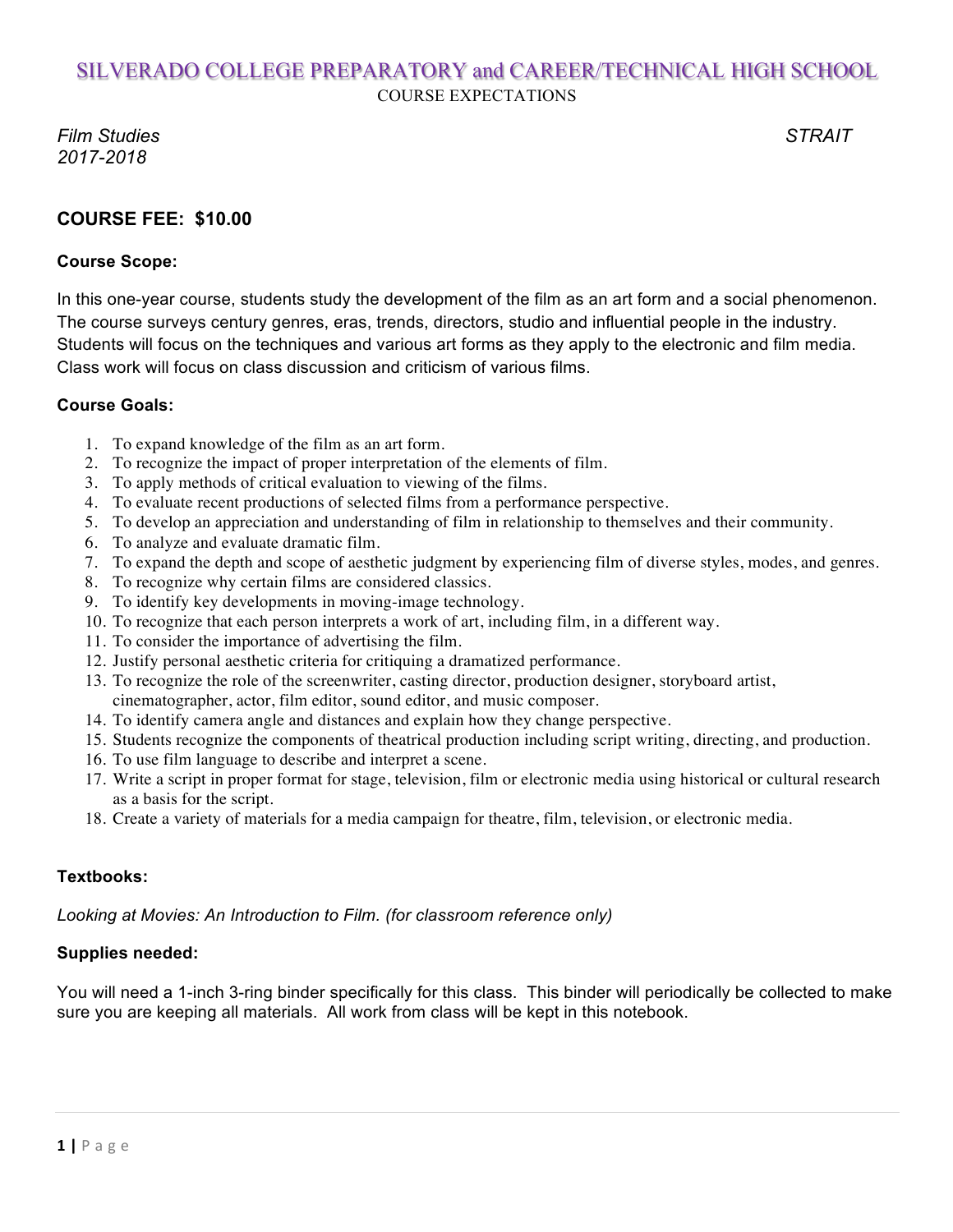### **Course Grading Rubric**

CCSD Regulation 5121, Student Progress: Grading, Section II:

"The Clark County School District reports student achievement for all subjects in secondary schools (grades six through twelve) and computes grade point averages using the following symbols and scale:

| А | Excellent            | 90-100%   | 4.0   |
|---|----------------------|-----------|-------|
| B | Above Average        | 80-89%    | 3.0   |
| С | Average              | 70-79%    | 2.0   |
| D | <b>Below Average</b> | 60-69%    | 1.0   |
| F | Failure              | Below 60% | 0. በ" |

### **Grades for each Quarter:**

Formative = 20% of the grade is small worksheets and daily completion work

Summative=80% of the grade is made up of projects, worksheets, quizzes and tests.

- 1. Students receive 10 points daily for viewing in class (i.e. attendance, punctuality, conduct, and involvement.) Students are to quietly watch films and participate in class discussions about films.
- 2. Because of the structure of this class, most of the work is done during class time. Make-up work must be done on the student's own time. Students will be responsible to obtain the movie for this work.
- 3. If you are not here while a film is watched you are expected to look up the information for that film and write up the notes for it.

#### **Semester Grades:**

Your semester grade will be determined using the following weights: each quarter will count as 40% while the semester exam will count as 20% of the overall semester grade.

### **Information About Class and Films**

The class utilizes Google Classroom for assigning work and maintaining communication. There is also a website for the class as an extension of the Silverado Theatre Website. https://sites.google.com/a/nv.ccsd.net/stagehawks/. Information about films and work being done in class is

available on the site.

### **Makeup Work:**

CCSD Regulation 5113, Attendance Enforcement, Section VII entitled Makeup Work: **"**Teachers shall provide an opportunity for a student to make up missed work due to any absence, and students shall be held accountable for the work. When a student is absent, however, the educational experiences lost during that absence might be irretrievable because the instruction and interaction in the instructional setting cannot be duplicated through makeup work.

After any absence, a secondary student is required to initiate contact with the teacher(s) to obtain appropriate makeup work within three school days immediately following the absence. Once contact has been made with the teacher(s) specific makeup work must be completed and returned to the teacher(s) within a reasonable length of time, to be determined by the teacher and communicated to the student/parent or legal guardian. The makeup work must be returned to the teacher(s) by the specified due date if it is to be acknowledged. Students shall be allowed a minimum of three (3) days to complete makeup work."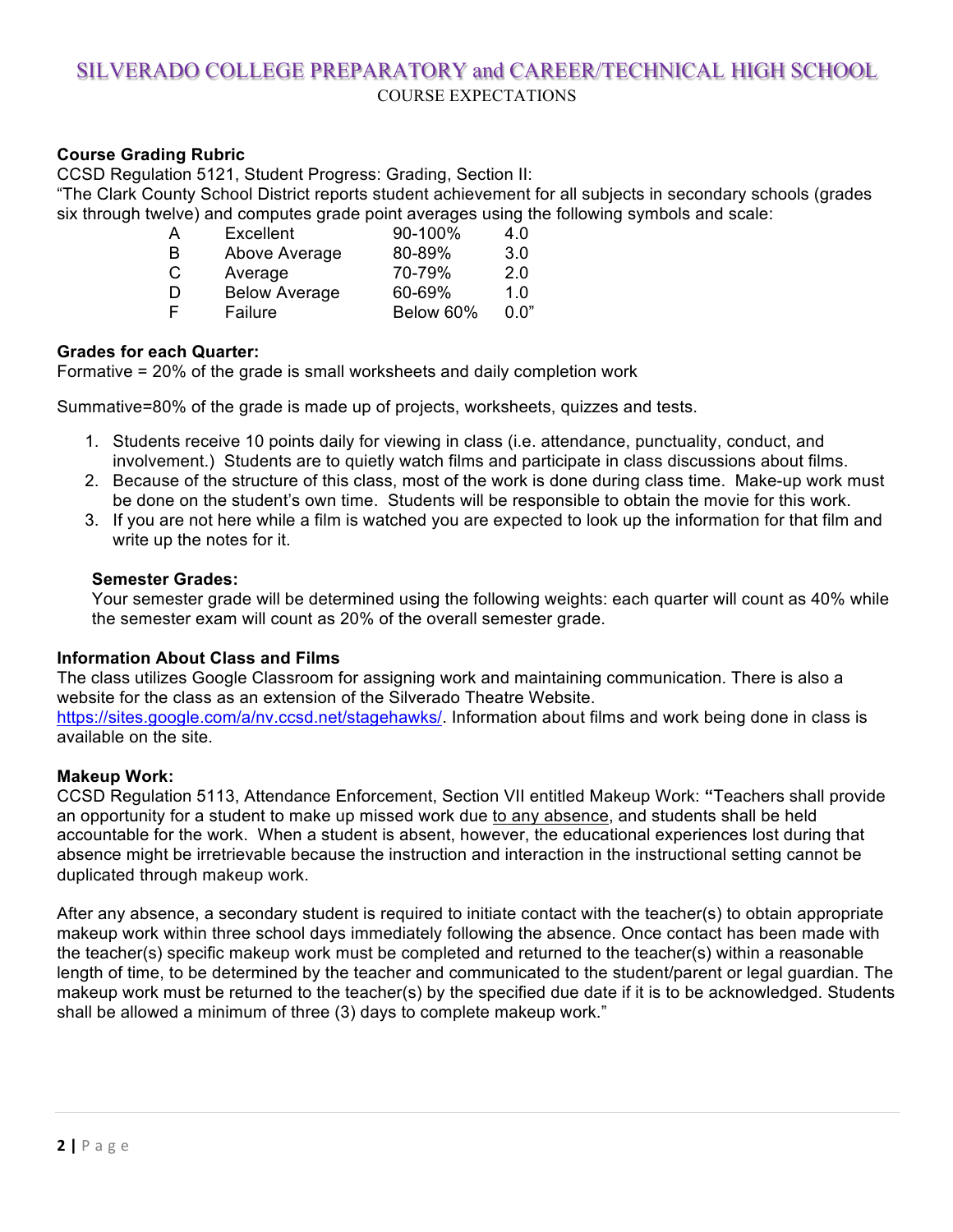### **Tardies**

CCSD Regulation 5113, Attendance Enforcement, Section I entitled Student Tardiness: "Student tardiness is a serious disruption to the educational process. Tardiness interferes with time to teach and infringes on the educational rights of other students." Students will be expected to follow the Silverado High School Tardy Policy and Procedures.

If you are tardy, make sure you sign in on the tardy sheet. Students will be in the classroom, seated, when the bell rings. Any student who is not in class will be marked tardy by the teacher. The progressive discipline procedures for tardies are as follows:

| 1 <sup>st</sup> tardy | Warning                           |
|-----------------------|-----------------------------------|
| $2^{nd}$ tardy        | Parent/guardian will be contacted |
| $3rd$ tardy           | Teacher conference with student   |
| $4th$ tardy           | Teacher assigned consequence      |
| $5^{th}$ + tardy      | Deans' Referral                   |

**Extra Credit:** Extra credit can be earned by attending or participating in extra theatrical performances. Proof of participation or attendance will be discussed with the teacher. Extra credit can also be earned with special projects arranged per discussion between student and teacher. This type of extra credit will not take the place of missing assignment points and is for the purpose of creating an additional opportunity for students to discover enriching aspects of the subject matter.

### **Classroom Behavior:**

The art and craft of theatre depends on mutual respect and trust within the ensemble. Your good behavior will greatly benefit the proceedings of the class.

- 1. Students will be respectful to the teacher at other students at all times.
- 2. Attentive, polite behavior is expected.
- 3. Students will follow the teacher's directions the first time.
- 4. Students will be in their assigned seat when the bell rings, and stay in their seat until given further direction by the teacher.
- 5. **No food (including chewing gum) or drink (bottled water is acceptable) is allowed in the choir room.** Breaking this rule automatically deducts your participation points for the day.
- 6. Students will be responsible for actions.
- 7. Class time is very valuable. Bathroom passes will be strictly limited and are to be used on a request basis only. Go to the bathroom before class.
- 8. No electronic hand devices (phones, mp3 players, electronic games, earbuds, etc), or any focus-pulling items (photos, cards, anything that will pull focus away from instruction) are allowed in class without prior permission. They will taken and sent to the dean as nuisance items.
- 9. Misuse or abuse of school or personal property will result in immediate disciplinary action being taken.
- 10. My office and telephone are off limits.
- 11. Student will adhere to Clark County School District Regulation 5131 and Silverado High School's Dress Code and Nuisance Items requirements and prohibitions.
- 12. Rules may be added to this list, or amended, as deemed necessary.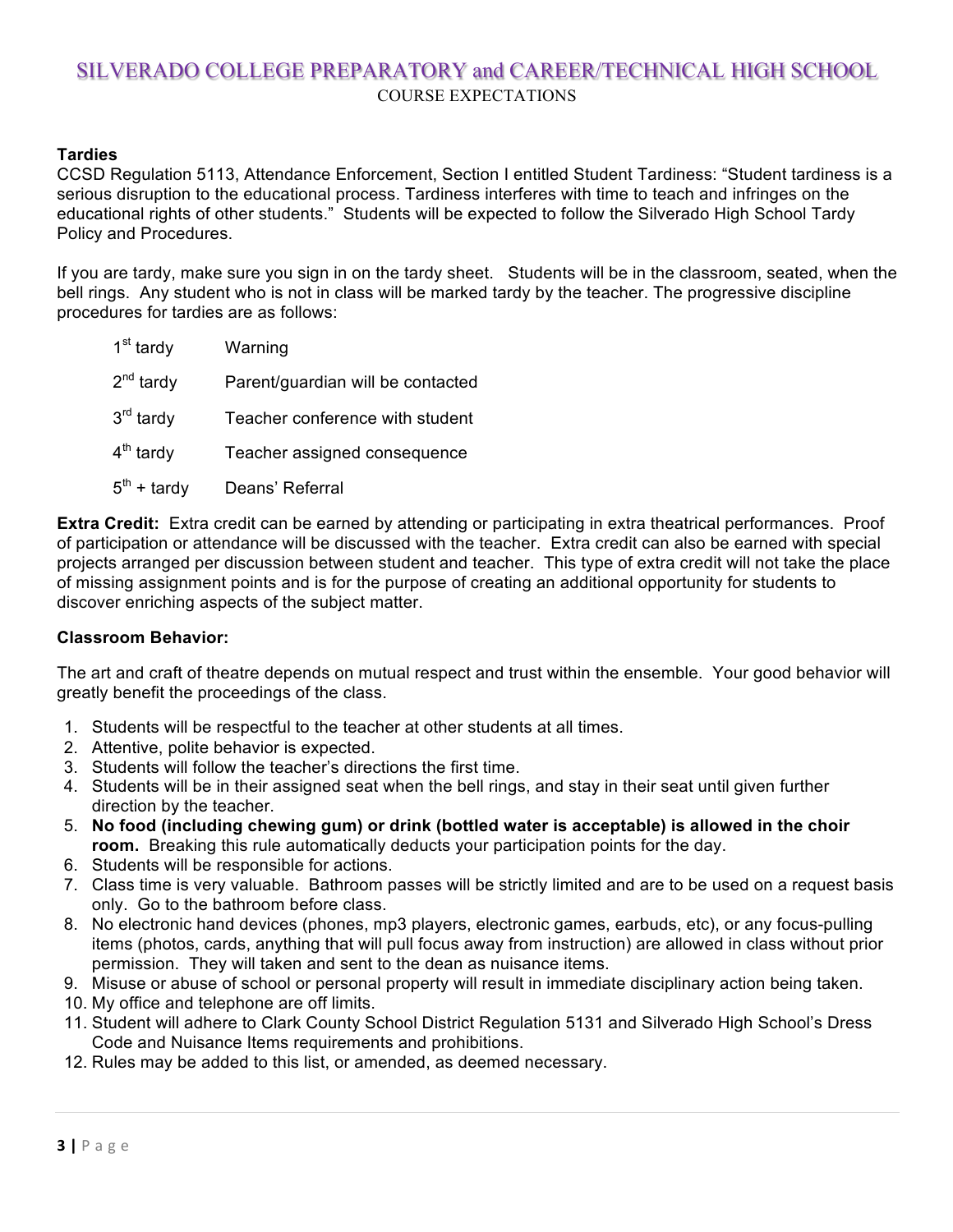### **Citizenship Grade:**

In addition to disciplinary procedures for tardies, the citizenship grade is also determined by the number of times a pupil breaks a classroom behavior rule. Grades based on this system are earned using the following criteria:

0-2 infractions = Outstanding 3-4 infractions = Satisfactory

5 infractions = Needs Improvement 6 infractions = Unsatisfactory

Progressive discipline steps:

| 1 <sup>st</sup> offense | Verbal warning                                                                                                                                                                              |
|-------------------------|---------------------------------------------------------------------------------------------------------------------------------------------------------------------------------------------|
| $2nd$ offense           | Verbal warning                                                                                                                                                                              |
| 3 <sup>rd</sup> offense | Phone call home                                                                                                                                                                             |
| 4 <sup>th</sup> offense | Phone call home, after school one-hour detention within two days of the<br>infraction. Detention can include cleaning the choir room and storage rooms and<br>mopping the floor and risers. |
| 5 <sup>th</sup> offense | Referral to the counselor's office                                                                                                                                                          |
| $6th$ offense           | Referral to the dean's office                                                                                                                                                               |

Major rule infractions such as gross insubordination, fighting, or the possession of contraband items will result in an immediate dean's referral. Contraband refers to drugs, alcohol, CD players, cell phones, or any item that becomes a nuisance in the classroom.

### **Silverado High School Cheating Policy**

Consequences for cheating will include, but may not be limited to the following:

- 1. Zero points earned on the assignment. This applies to both supplier and user of information.
- 2. Phone call home and contact made with parent/guardian.
- 3. Referral to the dean with pertinent document placed in student's discipline folder.
- 4. "U" in citizenship for the quarter.

Cheating includes, but is not limited to the following:

- 1. Copying or giving answer(s) on any assignment for the course. This includes sharing homework for *any* class.
- 2. Any talking during tests or quizzes unless it is with the instructor for resolution to a concern.
- 3. Looking on another classmate's test or quiz during a testing situation.
- 4. Acquiring any handout, test, quiz, or assignment on which a grade will be given without teacher's permission or knowledge.
- 5. Use of any electronic device to unfairly secure answers from an outside source during a test or quiz.
- 6. Referring to notes, cheat sheets, or any other type of prompt when performing or taking a quiz or test.
- 7. Plagiarizing: "To steal and use (the ideas or writings of another) as one's own." Source: *The American Heritage Dictionary*; please note: improperly citing sources in a written assignment or an oral presentation, or failing to cite a source at all, may be considered plagiarism.

### **Course Fee & Agreement to Course Expectations.**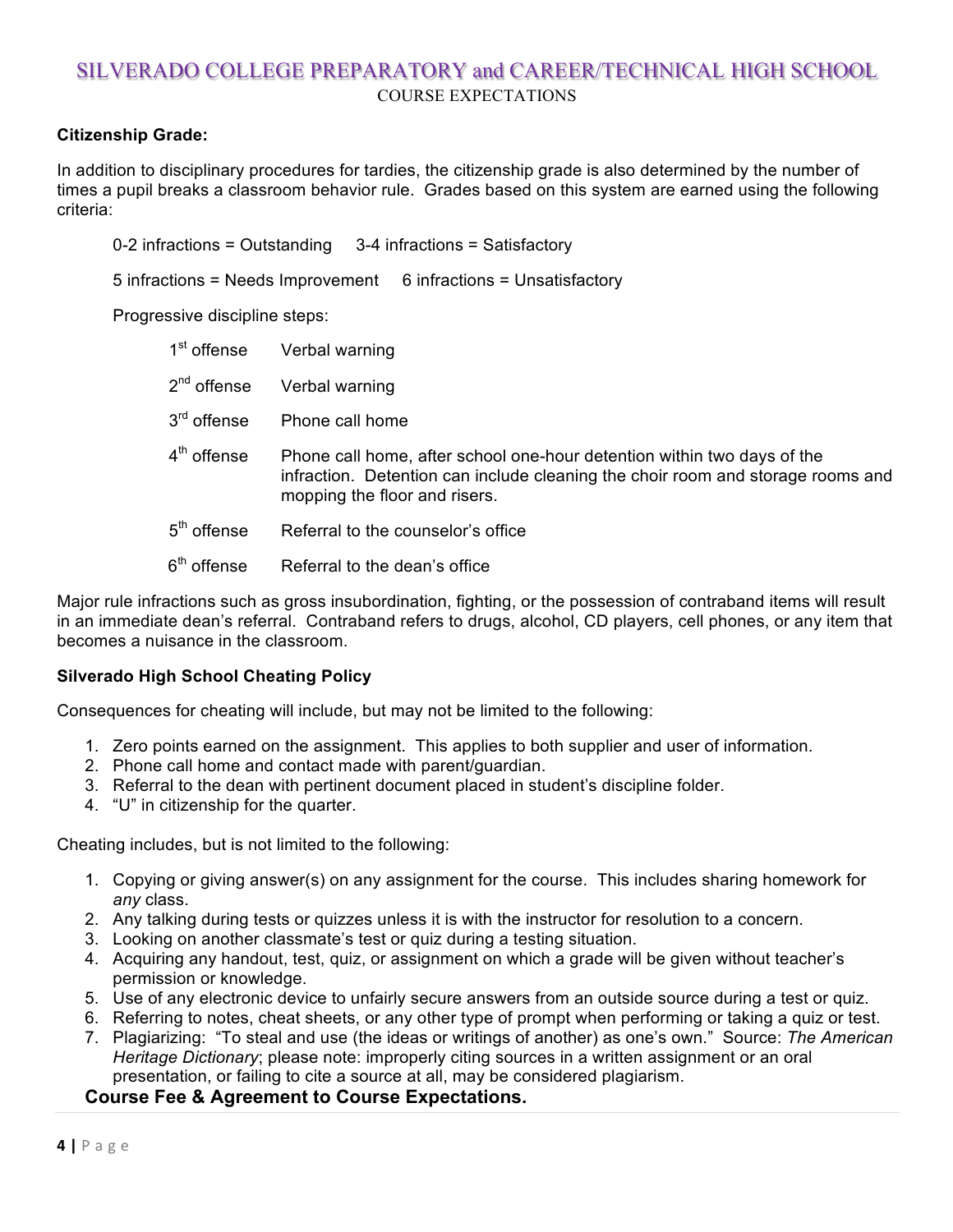This class has a \$10.00 course fee. The deadline to pay this fee is Friday, September 1<sup>st</sup>, 20167 Signature acknowledgement of the course expectations and course fee will both be noted in the grade book.

To pay online, visit the Silverado High School WebStore: http://schools.ccsd.net/silverado/ Click on "Webstore". Sign in. Your username is your student ID #. Your password is your first initial of your first name and your last name—all lower case letters and no spaces. Scroll down and click on "Class Courses" Click on the appropriate class. All theatre classes (except Advanced Studies) and Film Studies are on "Page 2". Click on "Add to Cart". A minimal processing fee is charged for this service. PLEASE BRING YOUR CONFIRMATION RECEIPT TO MR. STRAIT SO HE CAN CREDIT YOUR STUDENT ACCOUNT.

Please sign and return this slip with your confirmation receipt if you paid online or the \$10.00 course fee and student and parent signatures acknowledging the Course Expectations. Course expectations can be located any time on Google Classroom or on the Silverado Theatre www.stagehawks.com located under academic pages and film studies.

Student Name Printed

 $\Box$ 

I have read and agree to the Course Expectations for Film Studies.

**Student signature** *Student signature* Parent signature

*I am including the payment of \$10.00 for the course fee with this signature*

\_\_\_\_\_\_\_\_\_\_\_\_\_\_\_\_\_\_\_\_\_\_\_\_\_\_\_\_\_\_\_\_\_\_\_\_\_\_ \_\_\_\_\_\_\_\_\_\_\_\_\_\_\_\_\_\_\_\_\_\_\_\_\_\_\_\_\_\_\_\_\_\_\_\_\_\_

*I have paid the course fee online and I am including my confirmation receipt.*